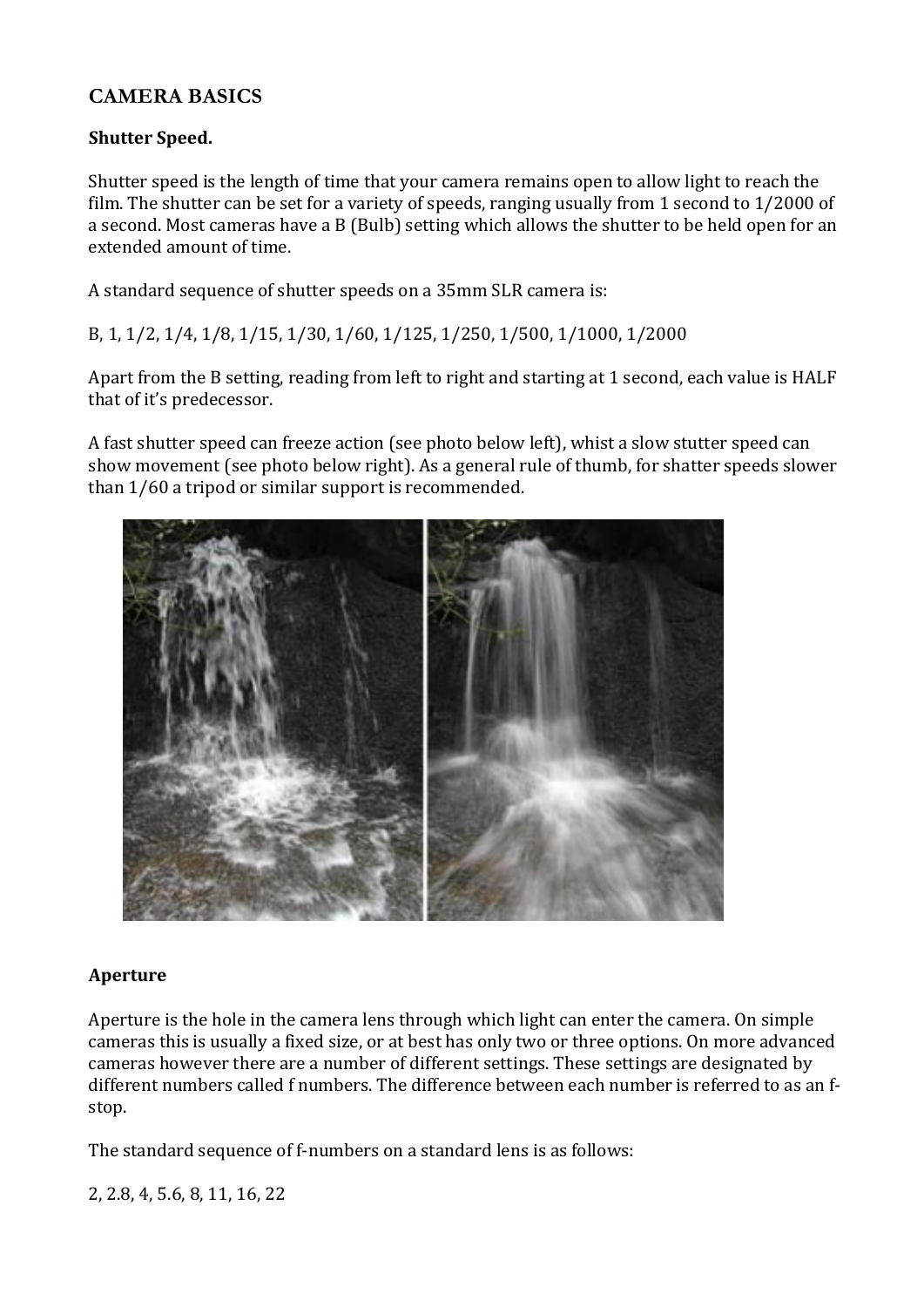Reading from left to right starting at 2, each number lets in half the light of it's predecessor. Many people get confused with larger numbers meaning less light, but what most people forget is the these f numbers are really fractions, so  $f22$  is really  $f1/22$ .

Aperture not only controls the amount of light entering the camera, it also controls the zone of acceptable focus within a photograph, or **Depth Of Field**.

When we focus our camera on a specific point the image is only in perfect focus at that particular point, and gradually goes out of focus as we move forward, or backward from that point. Exactly how quickly the focus changes is determined by the aperture. The effect is similar to squinting to make distant objects appear clearer. When you squint you are reducing the amount of light entering your eye, or in camera terms, using a smaller aperture. Therefore a large aperture gives a narrow depth of field, whilst a small aperture will give a wider depth of field. Examine the image below. An all images the camera is focussed on the sixth film cartridge from the front. The top photo uses a small aperture, f22, the middle used f8 and the bottom uses a large aperture f2. The effect of this can be clearly seen.

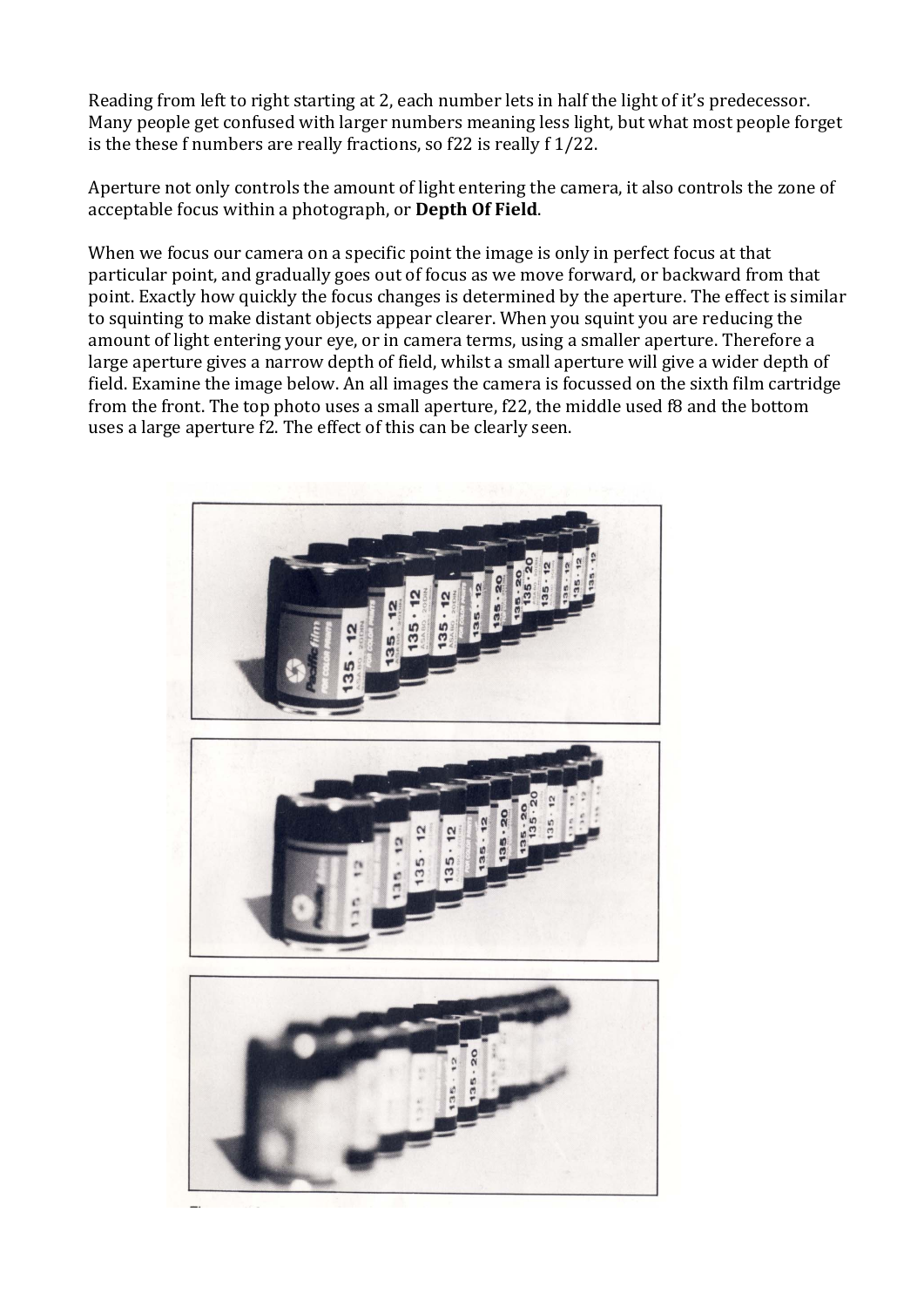ISO stands for International Standards Organisation, and in the case of Photography it is a number which reflects a CCD's/film's sensitivity to light. Many older photographers will also refer to ASA, (American Standards Association) which is essentially the same numerical value.

A low ISO number, say 50 has a low sensitivity to light, whilst 400 ISO has a much higher sensitivity to light, and 1600 ISO being extremely sensitive to light. Using a high sensitivity allows a photographer to use a faster shutter speed, or smaller aperture in low light situations, at the loss of some image quality (greater grain/noise and contrast).

With a digital camera ISO refers to the sensitivity being applied to the CCD. This is sometimes referred to as the gain. This can be changed from shot to shot to accommodate different shooting situations

With film it is the film's rated sensitivity to light. This generally cannot be changed mid roll. (Ilford XP2 is an exception to this rule) A slow ISO film has very fine grain and a greater contrast range so it is suitable for big enlargements, but the photographer may sacrifice shutter speed or aperture to use this film. A great all round film is 400 ISO film, with newer technologies allowing this film to have a much finer grain than earlier versions.

Some common ISO values of film are 50, 100, 200 and  $400$ , as well as  $1600$  and  $3200$ .

If you double the ISO value you increase the sensitivity by ONE F-STOP.

In understanding the relationship between the different factors in correctly exposing a film/image we look at the one common factor, that it that the difference between consecutive numbers in a sequence is the same for aperture, shutter speed and ISO, that is ONE F-STOP.

# **CHECK YOUR UNDERSTANDING DY DOING THE QUICK QUIZ BELOW**

1. Which of the following apertures would give you the maximum depth of field?

a)  $f$  5.6 b)  $f$  2.8 c)  $f11$  $d)$  f  $8$ 

2. Which of the following apertures would give you the minimum depth of field?

a)  $f16$ b)  $f$  4 c)  $f$  5.6  $d)$  f  $8$ 

### **ISO**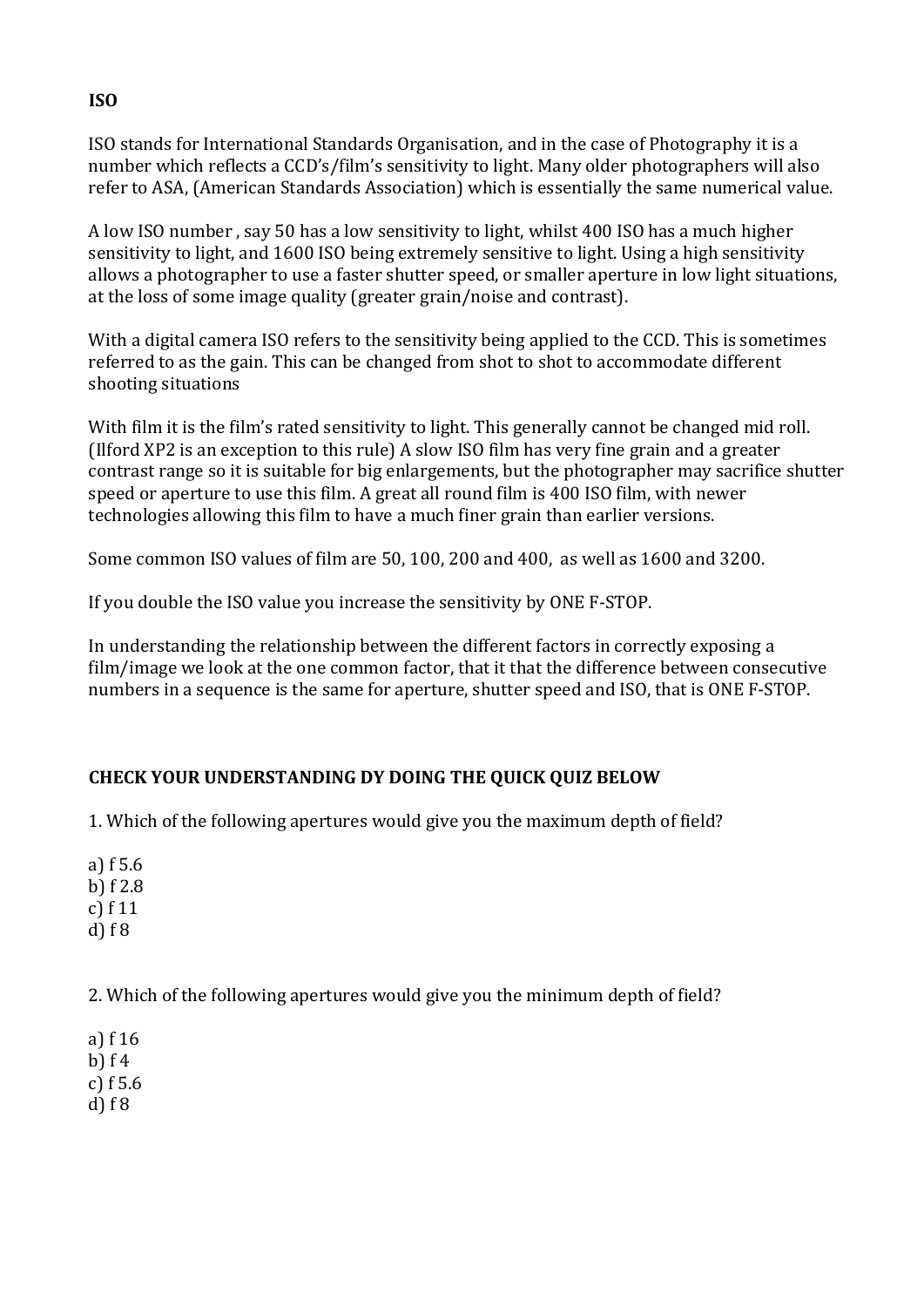3. Which of the following shutter speeds will freeze action the best?

a) 1/250 b) 1/500 c) 1/125 d)  $1/60$ 

4. Which of the following shutter speeds would I use if I wanted to show movement by panning the camera, following a moving object?

a) 1/30 b) 1/125 c) 1/250 d) 1/1000

5. Which of the following apertures will let in the most light?

a)  $f11$ b)  $f16$ c)  $f \, 8$ d)  $f$  5.6

6. Which of the following apertures will let in the smallest amount of light?

a)  $f11$ b) f 22 c)  $f\,5.6$  $d)$  f 8

7. Which of the following ISO ratings is the most sensitive to light?

a) 200 ISO b) 125 ISO c) 100 ISO d) 400 ISO

8. Which of the following ISO ratings would produce the finest image quality?

a) 1600 ISO b) 3200 ISO c) 400 ISO d) 100 ISO